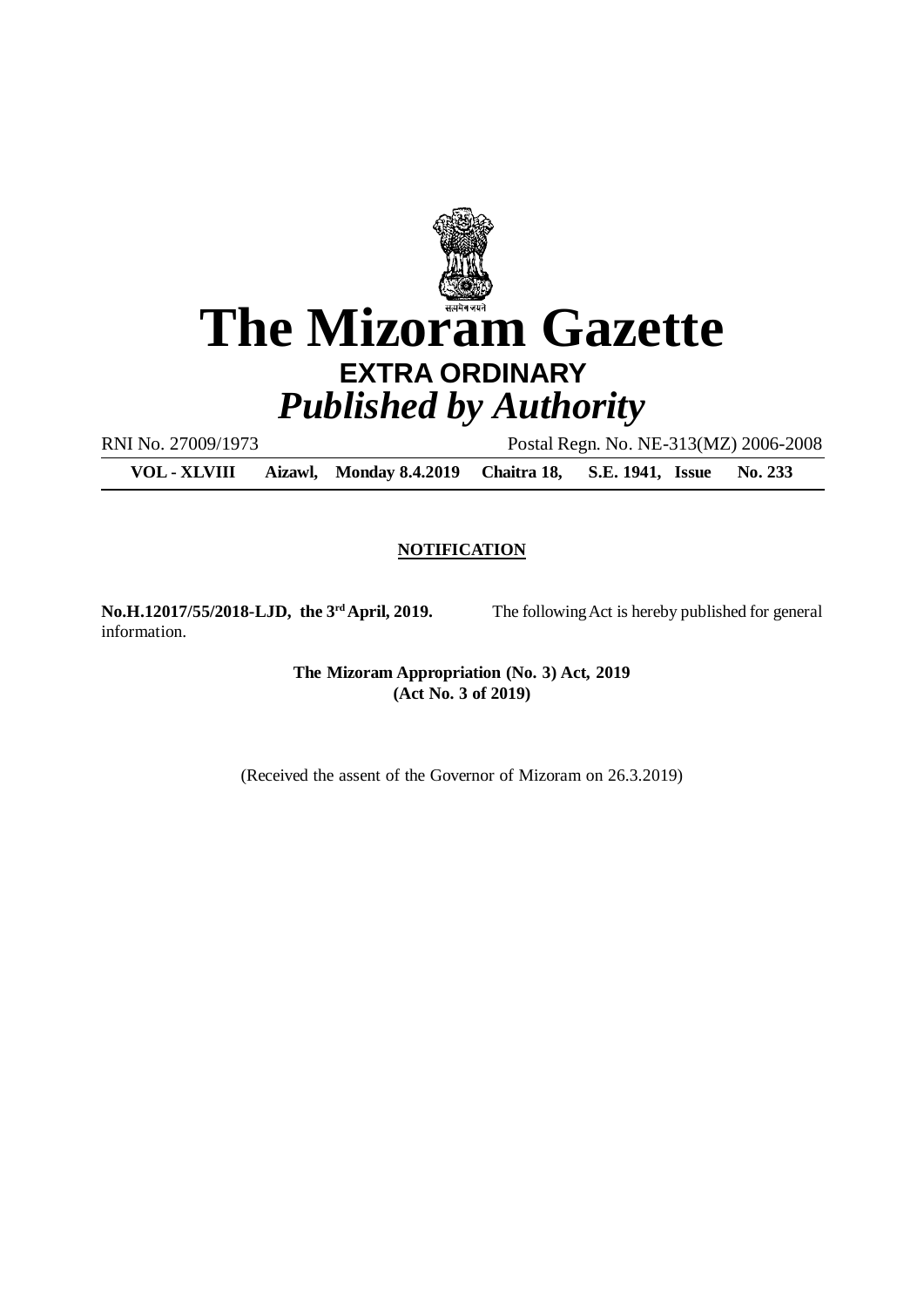#### THE MIZORAM APPROPRIATION (No. 3) ACT, 2019 AN ACT

to authorise payment and appropriation of certain sums from and out of the Consolidated Fund of the State for the services during the Financial Year of 2012-2013, 2013-2014, 2014-2015, 2015-2016.

BE it enacted by the Legislative Assembly of Mizoram in the Seventieth Year of the Republic of India as follows :-

| <b>Short Title</b>                                                                                                                                                                       | 1. | This Act may be called the Mizoram Appropriation (No. 3) Act,<br>2019                                                                                                                                                                                                                                                                                                                                                                                                                                                                                           |
|------------------------------------------------------------------------------------------------------------------------------------------------------------------------------------------|----|-----------------------------------------------------------------------------------------------------------------------------------------------------------------------------------------------------------------------------------------------------------------------------------------------------------------------------------------------------------------------------------------------------------------------------------------------------------------------------------------------------------------------------------------------------------------|
| Issue of $\degree$ 8,13,76,99,000/-<br>only out of the Consolidated<br>Fund of the State of<br>Mizoram for the Financial<br>Year, 2012-2013, 2013-<br>2014, 2014-2015 and 2015-<br>2016. | 2. | From and out of the Consolidated Fund of the State of Mizoram,<br>there may be paid and applied the sums not exceeding those as speci-<br>fied in column (5) of the Schedule to this Act, amounting, in the<br>aggregate, to the sum of <i>Rupees eight hundred thirteen crore sev-</i><br>enty six lakh ninety nine thousand only for defraying the several<br>charges which will come in course of payment during the Financial<br>Year, 2012-2013, 2013-2014, 2014-2015 and 2015-2016 in respect<br>of the services specified in column (2) of the Schedule. |
| Appropriation                                                                                                                                                                            | 3. | The sums authorised to be paid and applied from and out of the<br>Consolidated Fund of the State of Mizoram by this Act shall be ap-<br>propriated for the services and purposes expressed in the Schedule<br>in relation to the said period.                                                                                                                                                                                                                                                                                                                   |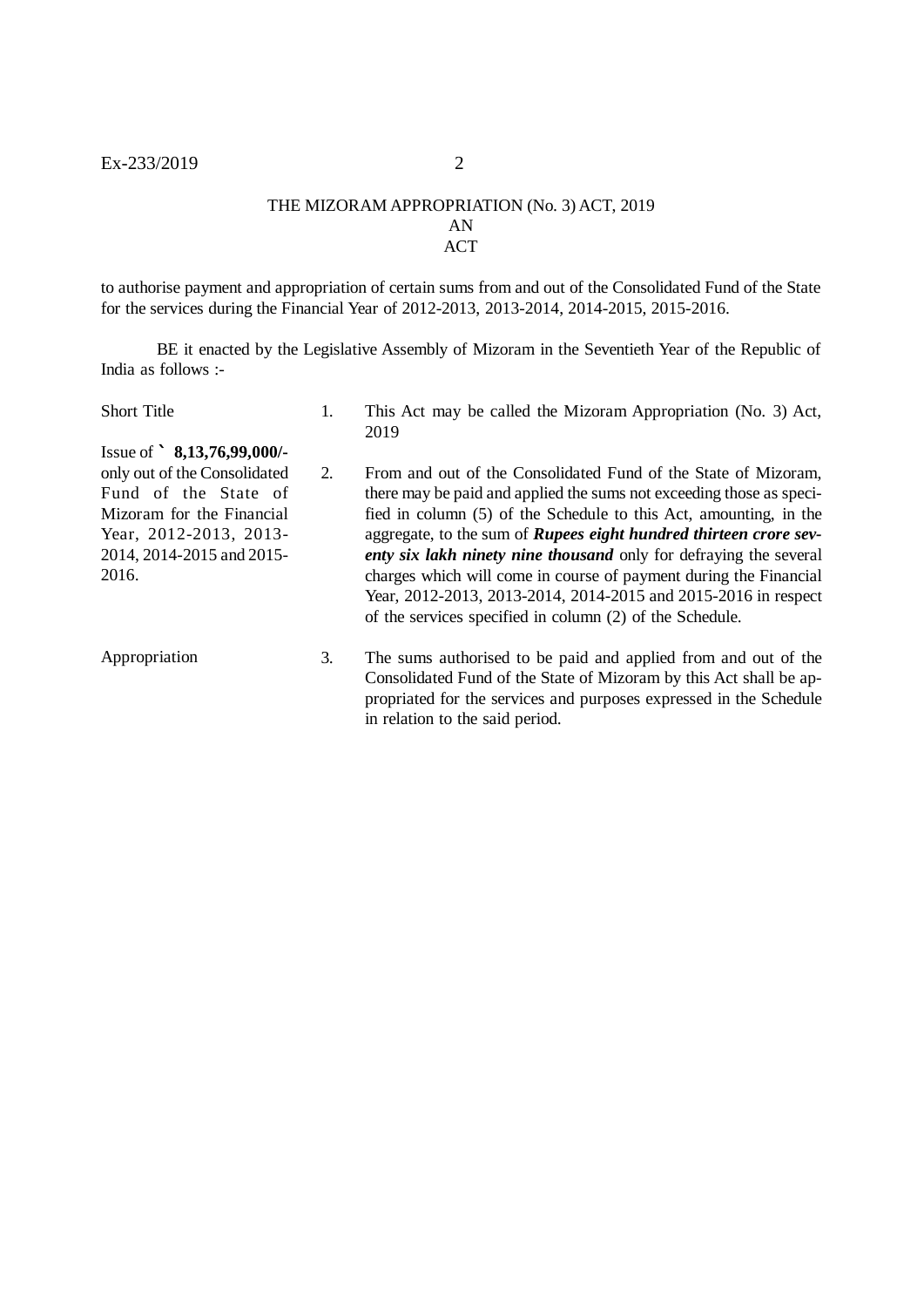# **THE SCHEDULE**

*(See Section 2 and 3)*

|               | 2012-2013                   |                           |                 |                | in lakh)     |
|---------------|-----------------------------|---------------------------|-----------------|----------------|--------------|
|               |                             | <b>SUMS NOT EXCEEDING</b> |                 |                |              |
|               |                             |                           | Voted by        | <b>Charged</b> | <b>Total</b> |
| <b>Demand</b> |                             |                           | the             | on the         |              |
| No.           | <b>SERVICE AND PURPOSES</b> |                           | Legisla-        | Consoli-       |              |
|               |                             |                           | tive            | dated          |              |
|               |                             |                           | <b>Assembly</b> | <b>Fund</b>    |              |
| 9             | Finance                     | Revenue                   | 5057.00         |                | 5057.00      |
| 49            | Public Debt                 | Revenue                   |                 | 3978.00        | 3978.00      |
|               |                             | Capital                   |                 | 2854.00        | 2854.00      |
|               | <b>TOTAL OF 2012 - 2013</b> | Revenue                   | 5057.00         | 3978.00        | 9035.00      |
|               |                             | Capital                   |                 | 2854.00        | 2854.00      |

## **THE SCHEDULE**

*(See Section 2 and 3)*

|                             | 2013-2014                              |                                                        |                                                       | in lakh)     |          |  |
|-----------------------------|----------------------------------------|--------------------------------------------------------|-------------------------------------------------------|--------------|----------|--|
|                             |                                        |                                                        | <b>SUMS NOT EXCEEDING</b>                             |              |          |  |
| <b>Demand</b><br>No.        | <b>SERVICE AND PURPOSES</b>            | Voted by<br>the<br>Legisla-<br>tive<br><b>Assembly</b> | <b>Charged</b><br>on the<br>Consoli-<br>dated<br>Fund | <b>Total</b> |          |  |
| 9                           | Finance                                | Revenue                                                | 14961.00                                              |              | 14961.00 |  |
| 10                          | Mizoram Public Service Commission      | Revenue                                                |                                                       | 4.00         | 4.00     |  |
| 19                          | <b>Local Administration Department</b> | Capital                                                | 1.00                                                  |              | 1.00     |  |
| 44                          | Trade & Commerce                       | Revenue                                                | 4.00                                                  |              | 4.00     |  |
| 49                          | Public Debt                            | Revenue                                                |                                                       | 202.00       | 202.00   |  |
| <b>TOTAL OF 2013 - 2014</b> |                                        | Capital                                                |                                                       | 34838.00     | 34838.00 |  |
|                             |                                        | Revenue                                                | 14965.00                                              | 206.00       | 15171.00 |  |
|                             |                                        | Capital                                                | 1.00                                                  | 34838.00     | 34839.00 |  |